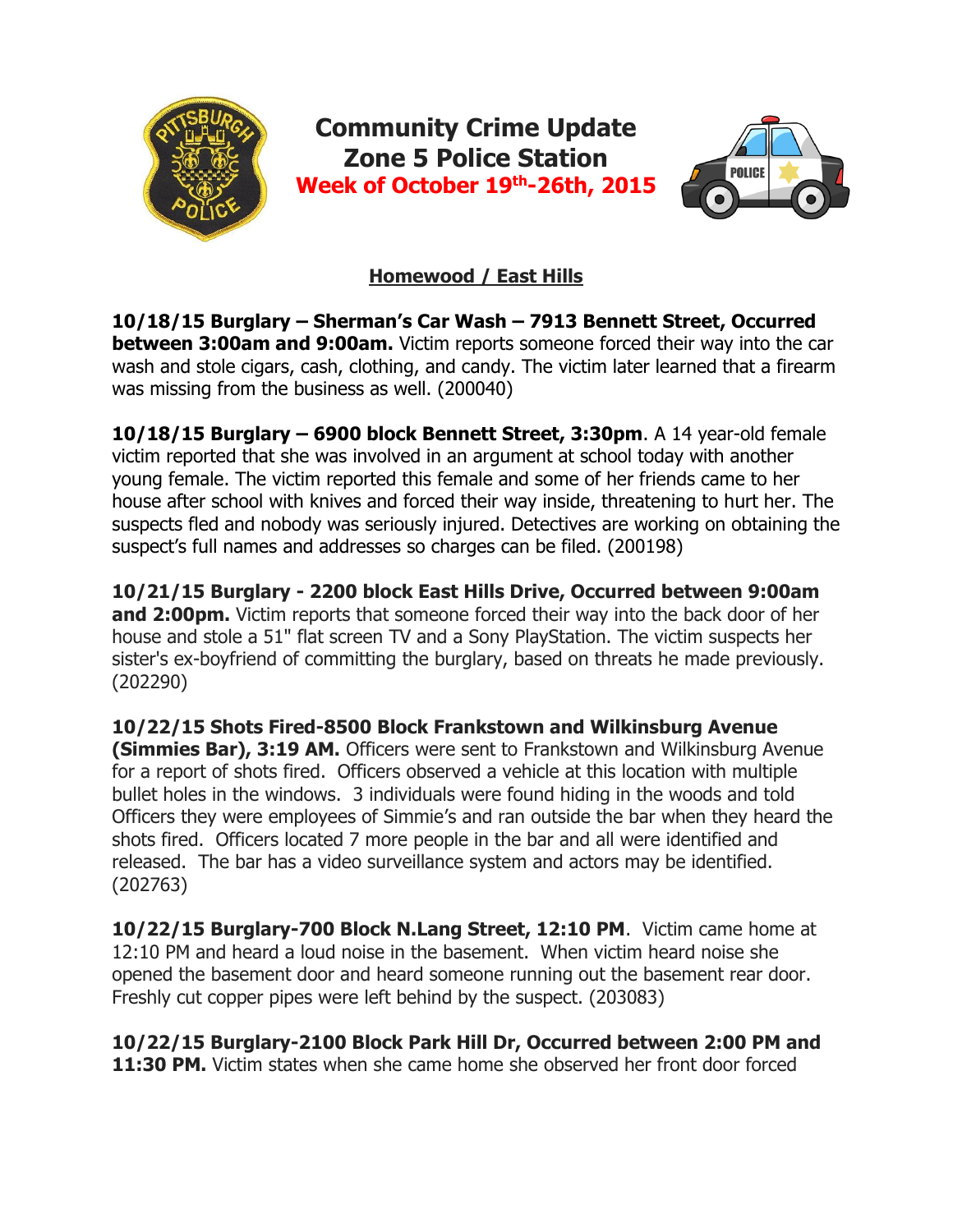open and the house ransacked. Taken from the home was a cricket cell phone, Sony radio, red boys bike and \$40 cash. (203402)

**10/22/15 Aggravated Assault (Domestic)-700 Block North Murtland Ave 6:00PM.** Victim's ex-boyfriend came to her home and put her in a bear hug, popping her rib. He then threw a candle in a glass case striking her in the face causing bleeding and another at her her arm. Officers will be getting a warrant for **Jamal Brimage 44 of Wilkinsburg.** (203229)

**10/23/15 Robbery/Kidnapping/Aggravated Assault-7900 Frankstown Avenue 1:50 AM.** Victim told Officers he was sitting in his car when a black male approached him on foot, pointed a gun at him, and demanded money. The victim gave up \$200.00 cash. The actor then got into the victim's car and with the gun at the victims head and made him drive around. The actor then fired a round close to the victims head and said I am not f\*\*\*\*\*\* around. The victim stopped the car, hit the actor, and fled, but was shot at once again. The victim told zone 5 Officers the victim was driving a black dodge Avenger minutes before he walked up to him on foot. Officers located an empty Avenger off of Frankstown Road and gathered info for the GVI Unit. (203481)

**10/23/15 Aggravated Assault-7000 Block Fleury Way 3:45 PM.** Zone 5 Officers were dispatched for a fight in the street. One female on scene told Officers the other female cut her in the face with a knife then hit her in the head with a bat. Officers observed a cut on the victims face. The other female told Officers that she was defending herself as the other woman had a stun gun. **Lynda Spruill, 29, of Homewood, and Amy Branch, 48, of Homewood, were both arrested.** (203873)

**10/24/15 Theft of Auto-500 Block of Oakwood Street, Occurred between 1:00 AM and 5:30AM.** Victim told police his Acura was stolen from in front of his home by an unknown person. Vehicle was recovered by State Police after being involved in an accident on the Parkway earlier that morning. Driver of vehicle did not fit description of victim. (204398)

**10/24/15 Aggravated Assault (Domestic)-2200 Block East Hills Drive 9:00AM.** Juvenile victim was beaten by his mother. Zone 5 applying for a warrant for **Ashley Wilson, 27, of East Hills.** (204408)

**10/25/15 Robbery-2500 Park Hill Drive 12:40 AM.** Female victim told Zone 5 Officers her ex-boyfriend came to her residence and punched her in the face. He then forcibly took her cell phone and left. A warrant will be obtained for **Stanley Steve Harvey, 37, of East Hills.** (204888)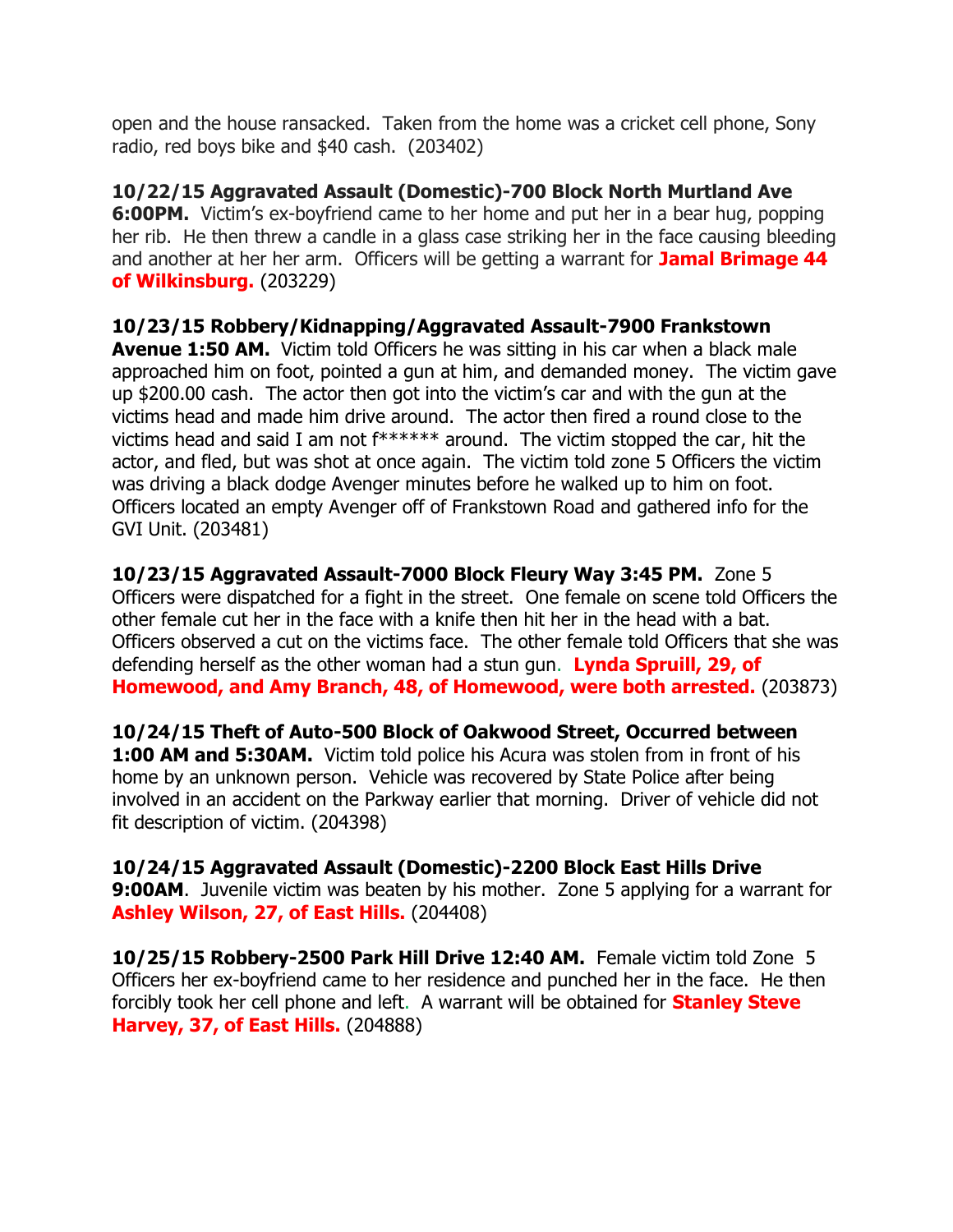**10/25/15 Theft From Auto-N. Lang and Forest Way, Occurred between 12:55 AM and 1:06 AM.** Victim states unknown person broke the passenger side door with a brick and that her \$1500 Louis Vuitton bag and \$700 iPad Air were taken. (204907)

## **Larimer / Lincoln-Lemington**

**10/23/15 Theft From Vehicle-7000 Block Lemington Avenue, Occurred between 7:21 PM and 8:59 PM.** Victim reports broke into her car ransacking the vehicle and stealing an Iphone. (204136)

**10/24/15 Theft From Vehicle-1300 Block Schwerner Ct, Occurred between 12:00 AM and 2:30 AM.** Victim states an unknown person went into his unlocked vehicle and stole a \$900.00 gold watch. (204637)

## **Bloomfield/Garfield/Friendship**

**10/20/15 Burglary – 800 block S. Millvale Avenue, Occurred between 6:45pm and 8:00pm.** Victim reports that her apartment was burglarized while she was out. The victim is involved in an ongoing dispute with a former roommate and suspects her of committing the burglary. (201732)

## **Stanton Heights/Morningside/Highland Park/East Liberty**

**10/18/15 Theft from Vehicle – 600 block N. Euclid Avenue.** Victim is an installer for Verizon and reports that someone broke the window out of his work truck while he was on a job, and stole his iPhone. (200087)

**10/19/15 Robbery – Stanton Avenue & Portland Street, 8:30pm.** A 30 year-old male victim reports that he was robbed and beaten by (4) unknown males after he got off of a Port Authority bus and was walking to his residence. The victim stated that his assailants began punching and kicking him and went through his pockets once he was on the ground. The suspects stole his wallet, cell phone, and keys. The victim appeared to have significant injuries to his head, face, and eyes, and was transported to the hospital by PGH EMS. The victim described the suspects as (4) black males, all between 17-22 years old, and could only recall that one of them was wearing a black & gold tossle cap – possible Penguins. (201058)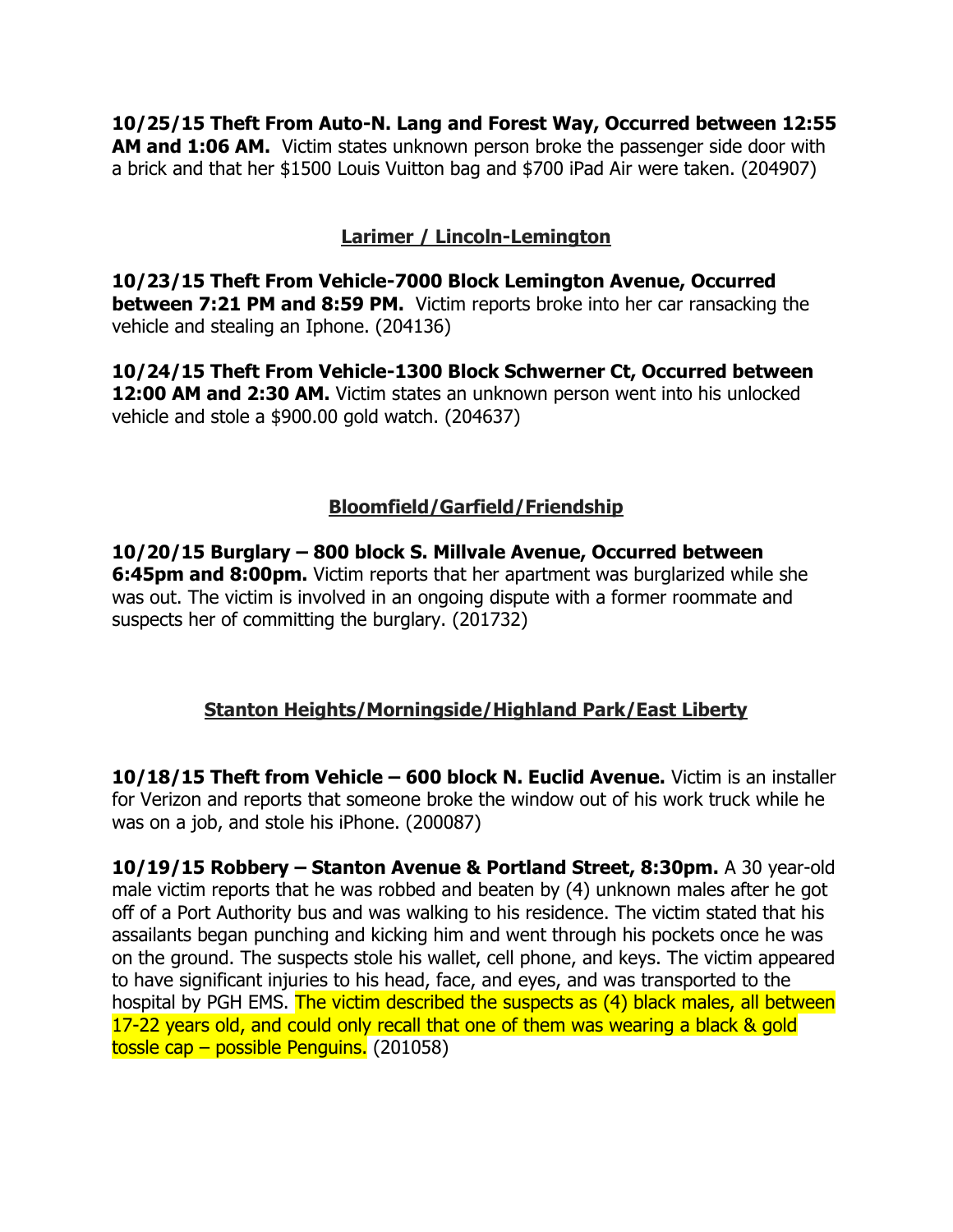**10/20/15 Robbery – Penn Avenue & N. Highland Avenue, 11:30pm.** A 57 yearold male victim reports that he was sitting at the bus stop at Penn & Highland when he must have blacked-out. When he awoke, he was missing \$30.00. The victim believes he must have been robbed but had no recollection of the incident. Officers observed the victim was highly intoxicated but did have some facial injuries. It is unknown if he was assaulted or passed out from intoxication. (201896)

**10/21/15 Robbery - Stanton Avenue & Portland Street, 3:20pm.** A 26 year-old male and a 23 year-old female victim were walking down Stanton Avenue near the Stanton Negley Pharmacy when they were approached by a group of young black males and females who began attacking the male victim, then stole his cell phone. The group of kids then fled. The male was transported to West Penn Hospital in good condition. The female victim was not injured. Officers were able to pull video footage of the incident and have an idea of who the suspects might be. Zone 5 detectives are now working on this case. (202343)

**10/23/15 Theft From Auto-5900 Block Wellesley Avenue, Occurred between 6:00 PM and 1145 AM.** Victim reports unknown person had taken off her front passenger side wheel, placed it under the car an stole her lug nuts and hubcap. (204487)

**10/24/15 Burglary-6100 Block Broad Street (Sky's The Limit), Occurred between 3:37 AM and 3:44 AM.** Unknown person broke a window and glass door to gain access into a business. Suspect knocked over the cash register and ransacked the store. It appears a rock was used to break the windows. Suspects may be identified through video footage. (204300)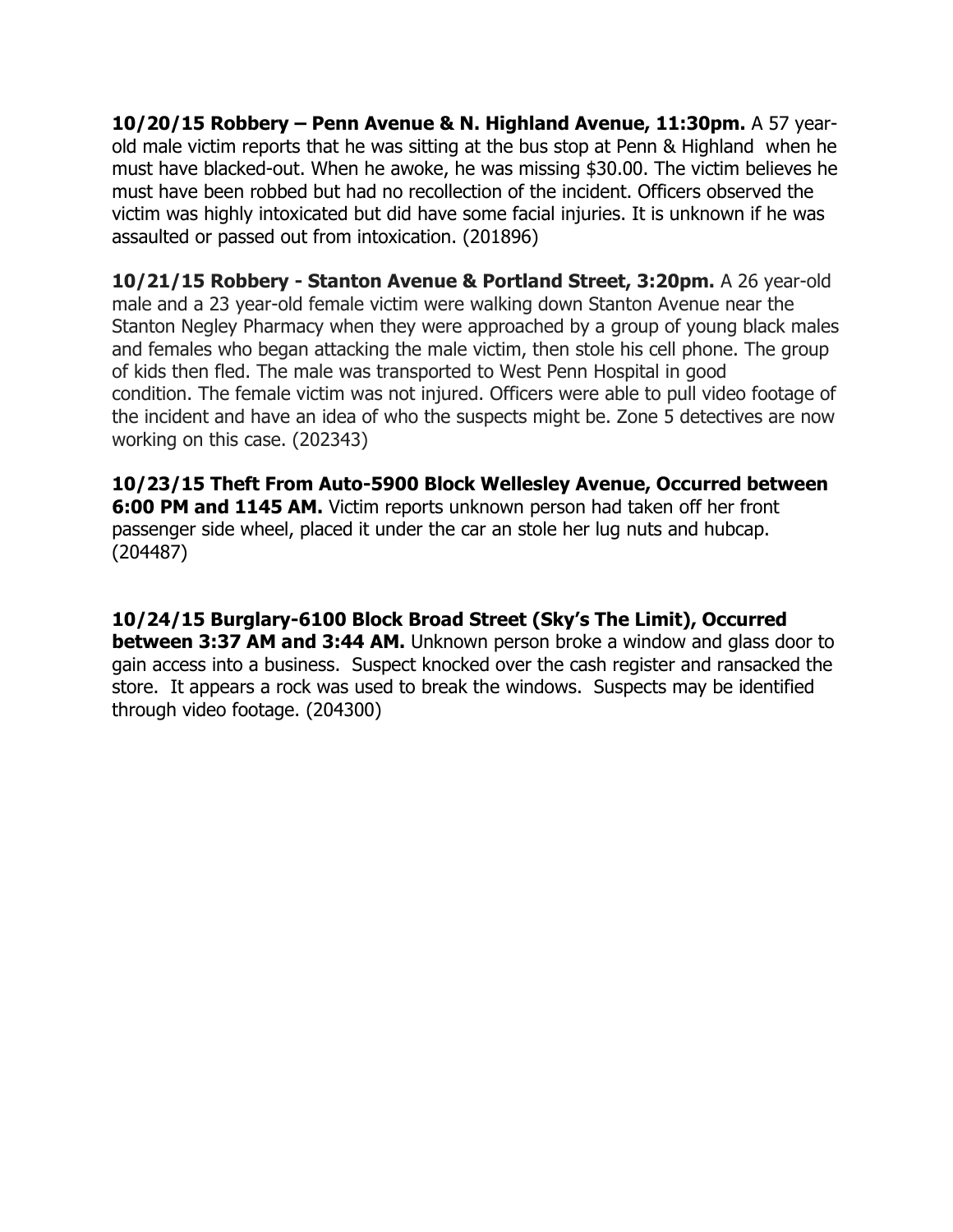

**Notable Arrests**

**10/19/15 at 12:00am – Bennett Street & Tokay Street (East Hills):** Officers were patrolling East Hills when they came upon a Dodge Charger with heavily tinted windows and a burned-out headlight. The officers conducted a traffic stop at Bennett Street & Tokay Street. During the stop, the officers found that the driver, **Steven Corey Green, 45, of Upland, Indiana, is currently on Federal probation for drug** crimes and lives in the state of Indiana. The officers asked Green to step out of the car at which point they observed several stacks of cash and (4) bags of cocaine in the car. Green was placed under arrest and charged with felony drug violations. (200456)

## **10/19/15 at 7:00pm – Cornwall Street & N. Aiken Avenue (Stanton**

**Heights/Garfield):** Officers were patrolling Azure Street in Stanton Heights when they observed a white Chevrolet Monte Carlo with a burned-out headlight. The officers conducted a traffic stop for the violation on Cornwall Street, and found that the driver of the vehicle was extremely nervous. The driver, **Tarell Cooper-Keenton, 24, of Stanton Heights,** initially dipped his shoulder down, then reappeared. Additionally, he was visibly shaking when officers approached. Fearing he may have concealed or retrieved a weapon, he was asked to step from the vehicle. Officers then found a loaded 9mm pistol along with an extra fully-loaded magazing directly under the driver's seat, where they observed Cooper-Keenton reaching. Cooper-Keenton does not have a license to carry a firearm and was placed under arrest. He was charged with Firearms Not to Be Carried without a License and vehicle code violations. (200995)

**10/21/15 at 6:30am - 1000 block Farragut Street (Highland Park):** Zone 5 officers were assisting detectives with the execution of a search warrant at an apartment in the 1000 block of Farragut Street in regards to a theft investigation. Officers and detectives located and arrested the target of their investigation**, Craig Coppaway, 46, of Highland Park.** During their search of the apartment, detectives also found methamphetamine and GHB. Coppaway was charged with felony drug offenses. (202069)

**10/23/15 at 7:19 PM-100 Block of Jancy Street (Morningside):** Officers responded to a home on Jancy Street for a violent domestic. On scene female victim told officers her husband had assaulted and threatened to kill her and was in the house